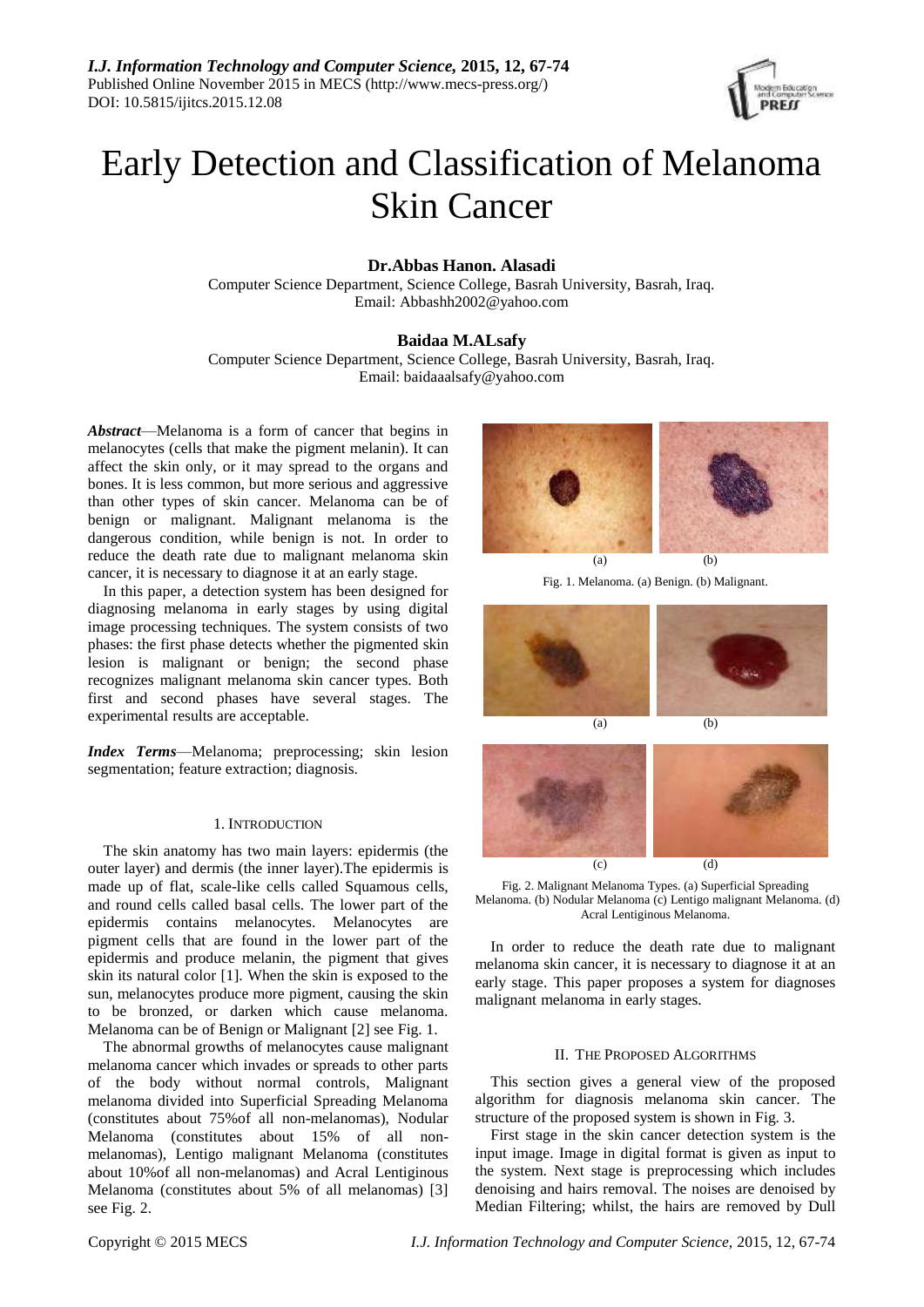Razor filter [5]. After filtering, the image is subjected to segmentation. Segmentation separates the suspicious lesion from normal skin. There are some unique features that distinguish the benign from malignant melanoma. The feature extraction techniques used here are variance and standard deviation for color features; Tamura method [10] for texture features; calculates regularity, symmetry, and diameter for shape features. The selected features are given as the input to Neural Network classifier (NN). The classifier classifies the given datasets into benign and malignant melanoma. Then, take malignant melanoma to distinguish between types. There are some unique features that distinguish the malignant melanoma types. Those features are extracted using feature extraction techniques. The feature extraction techniques used here are color moment descriptor for color features, GLCM method [12] for texture features, geometry features. The selected features are given as the input to NN classifier. The classifier classifies the given datasets into malignant melanoma types.



Fig. 3. The essential steps of the proposed system.

### *2.1 Detecting Melanoma Lesions*

In the paper, detecting melanoma lesions involves four steps: preprocessing, lesion segmentation (separate lesion from skin), feature extraction (color, texture and shape features), and diagnosis by using neural network to detect if the lesion is benign or malignant melanoma. The images databases of melanoma skin cancer that have been adopted in this paper are obtained from the Lloyd Dermatology and Laser Center [4]. The database contains about 200 color images for melanoma skin cancer, images are captured in the JPEG format, with maximum

resolution size 481x734 pixels, which were later resized to 256 x 512 pixels.

#### *2.1.1 Preprocessing*

The aim of pre-processing step is to enhance the images and remove unwanted effects. It involves three main processes:

#### *A. Hair Removal*

Hair removal is done by using Dull Razor filter for color images. Dull Razor filter is used by [5], which replaced hair pixels by neighboring pixels. Algorithm (1) describes the main steps of Dull Razor filter. Fig. 4 shows the result of Algorithm (1).

# **Algorithm (1): Dull Razor**

**Input:** color images with hair. **Output:** color images without hair.

- **Step1:** It identifies the dark hair locations by a generalized gray-scale morphological closing operation.
- **step2:** It verifies the shape of the hair pixels as thin and long structure, and replaces the verified pixels by a bilinear interpolation.
- **step3:** It smoothes the replaced hair pixels with an adaptive median filter.



Fig. 4. Dull Razor Filter.

#### *B. Noises Removal*

Even after hair removal, there may be some noises present in the image. Air bubbles, scratches in the skin etc. constitutes the noises. These noises are removed by using Median filtering proposed in [6]. Median Filtering is an image filtering method in which each pixel value in an image is replaced with the median value of its neighboring pixels including itself. Median filtering is used for minimizing the influence of small structures like thin hairs and isolated islands of pixels like small air bubbles see Fig. 5.



Fig. 5. Noise removal.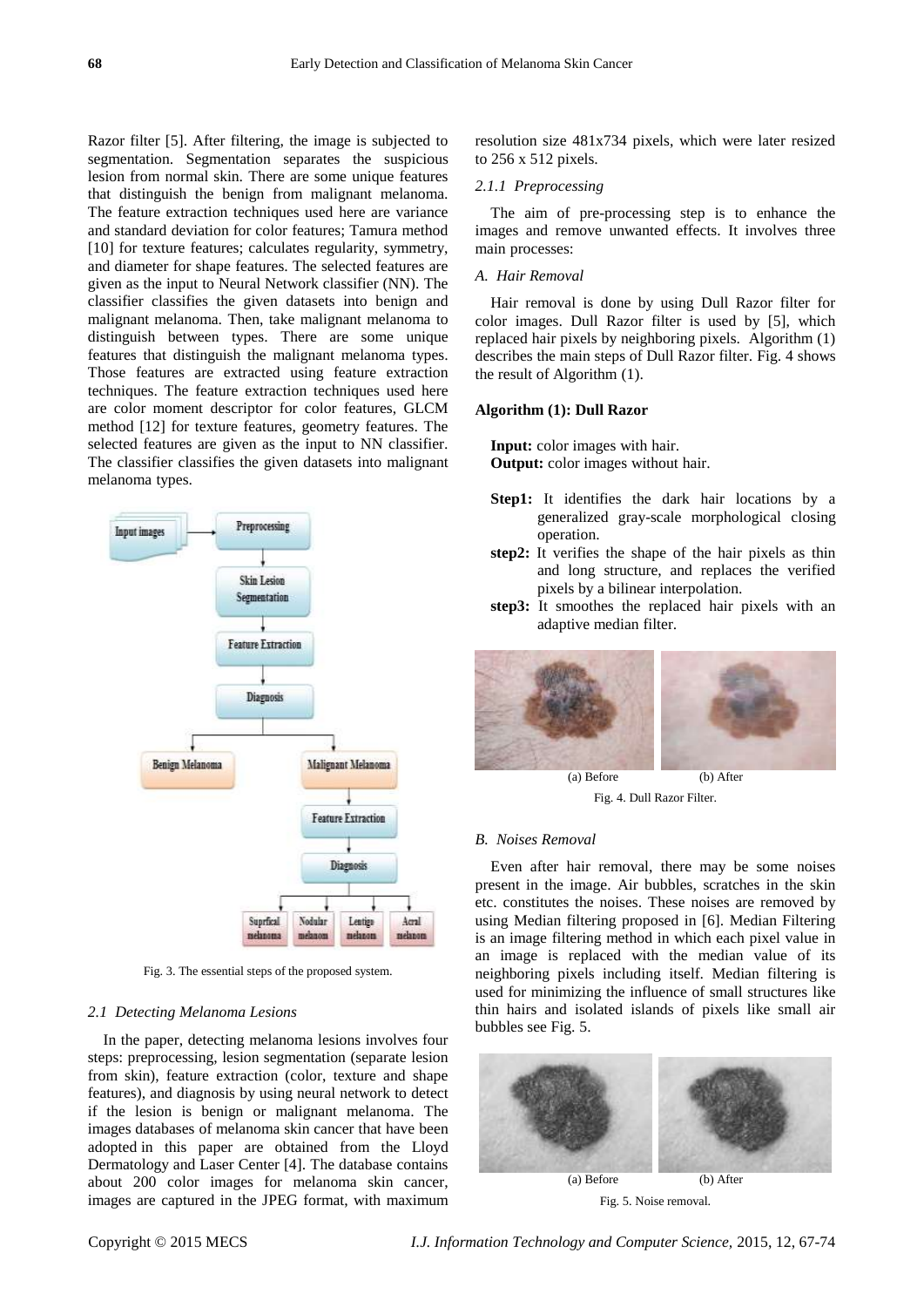# *C. Contrast Enhancement*

In this step, we are trying to increase the image clarity, obtain better performance and get high contrast. We use image adjustment which removes the unwanted part of the image that came from some noises (converted from negative to normal ones). It is done to enhance the shape and edges of image. In addition, contrast enhancement can sharpen the image border and improve the accuracy for segmentation, see Fig. 6.



Fig. 6. Contrast enhancement.

# *2.1.2 Skin Lesion Segmentation*



Fig. 7. The main lesion segmentation steps. (a) Original image. (b) Traced lesion (c) Image after preprocessing. (d) Applying thresholding and converting to binary image. (e) Remove unwanted pixels. (f) Apply morphological operation. (g) Detect border. (h) Lesion segmentation.

Actually, the segmentation step is an intermediate step to isolate the object of interest from the background, in skin lesion segmentation separates the suspicious lesion from normal skin. In this paper, the main steps for lesion segmentation can be categorized into four section (1) thresholding (2) morphological operation (3) border detection (4) lesion extraction. Fig. 7 shows the results of segmentation step. Algorithm (2) describes the steps of lesion segmentation algorithm.

# **Algorithm (2): Lesion segmentation**

**Input:** All images after preprocessing step. **Output:** Gray level images contain lesion only.

- **Step1:** All the gray level images are of the size (256\*512), determine the number of train image is 100 images and stored all them in cell array.
- **Step2:** Thresholding was used, the pixels of image less than 100 equals to zero.
- **Step3:** Creates a structuring element with disk as shape and 4 as a radius.
- **Step4:** Create Binary image with some unwanted pixels.
- **Step5:** Remove unwanted pixels from binary image and producing another binary image without unwanted pixels (400 as unwanted pixels).
- **Step6:** Clear the image border.
- **Step7:** Fills holes in the binary image. A hole is a set of background pixels that cannot be reached by filling in the background from the edge of the image. By using Morphological operation.
- **Step8:** Repeat step5 with (200 as unwanted pixels).
- **Step9:** Performs morphological closing with the structuring element on the binary image. The morphological close operation is a dilation followed by erosion, using the same structuring element for both operations.
- **Step10:** Repeat step7. The output is binary image.
- **Step11:** Detect border of object by using canny edge detection to extract the edges and boundaries from image.
- **Step12:** Convert the input gray level image (array) into unsigned 8-bit (1-byte) integers of class uint8.
- **Step13:** Convert the image that results of the step10 (array) into unsigned 8-bit (1-byte) integers of class uint8.
- **Step14:** Multiplies each element in array (image results from step 12) by the corresponding element in array (image results from step 13) and returns the product in the corresponding element of the output array.

#### *2.1.3 Feature Extraction*

There are some unique features that distinguish malignant melanoma from benign melanoma. These features are selected for classification purpose. The final result of features extraction task is a vector of features. Three types of feature are extracted; color, shape, and texture.

#### *2.1.3.1 Color Features*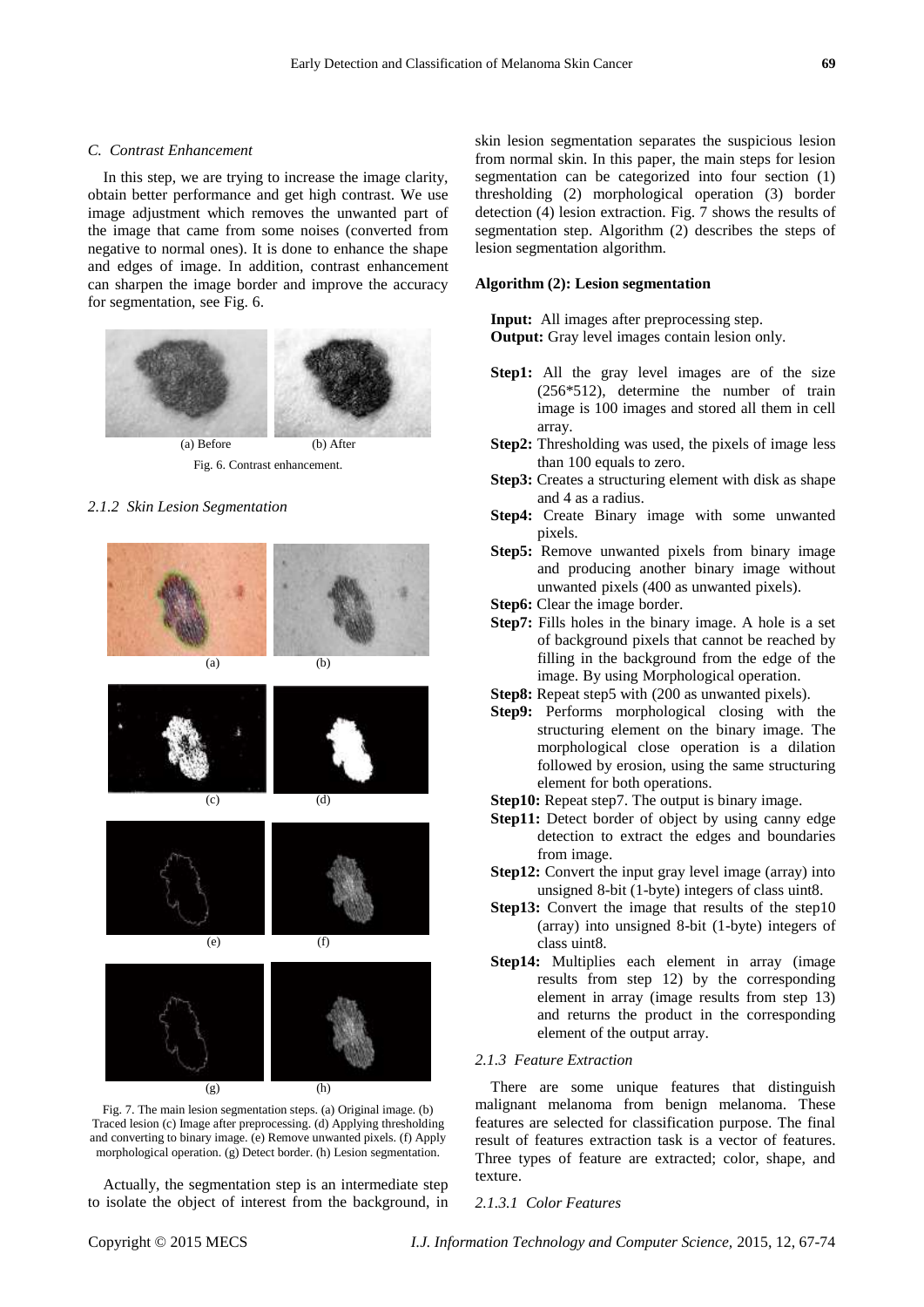One of the early signs of melanoma is the skin color variations. They are often colorful around brown, or black, depending on the production of the melanin pigment at different depth in the skin. The descriptors of color are mainly statistical parameters calculated from different color space channels, like variance and standard deviation of RGB or HSV. In this paper, color variance of RGB image has been calculated using HSV channel. Algorithm (3) describes the steps of color features algorithm.

# **Algorithm (3): color features**

**Input** : color images for malignant and benign melanoma after trace and detect the lesion. **Output**: color features vector.

- **Step1:** convert the RGB color map into an HSV color map. The column of the output matrix represents Hue, Saturation, and Value respectively.
- **Step2:** compute variance for each H, S, and V channel.
- **Step3:** compute standard derivation for each H, S, and V channel.
- **Step4:** The result from this algorithm is vector with sex values.

#### *2.1.3.2 Shape Features*

The shape features are asymmetry index, irregularity index, and diameter that calculate from lesion in binary image.

# *A. Asymmetry*

Asymmetry is an important aspect of shape understanding is symmetry, which is very useful in pattern analysis. For a symmetric pattern, one needs only one half of the pattern with the axis of symmetry. If a part of the pattern is missing or noisy, with the help of symmetry one can complete the pattern or rid the pattern of noisy. Malignant skin lesions tend to have symmetric shape but benign lesions tend to have asymmetric shape. If the shape is completely symmetrical, the ratio is 1. As the asymmetry increases, the ratio approaches closer to 0.

Asymmetry Index is computed with the following equation [1].

$$
AI = \frac{\Delta A}{A} \times 100
$$
 (1)

Where, A is the area of the total Image.  $\Delta A$  is the area of difference between total image and lesion area.

#### *B. Irregularity*

Malignant skin lesions tend to have irregular borders with sharp edges and notches. Benign lesions tend to have smooth borders. If the shape is completely symmetrical, the ratio is 1, else the ratio approaches closer to 0. Irregularity index is a function of area (A) and perimeter (P), calculated with the following equation [2]:

$$
IR = \frac{4\pi A}{P^2}
$$
 (2)

For a perfect circle, the irregularity index is 1. As the border becomes more irregular, the index reaches 0.

# *C. Diameter*

Malignant melanoma tends to grow larger than benign melanoma, and especially the diameter of 6 mm, to find the diameter, calculates the distance between each pair of points. The maximum of these distances is the diameter. Algorithm (4) describes the steps of shape features algorithm.

### **Algorithm (4): computes the shape features.**

- **Input**: Binary image which results from segmentation step after apply morphological operation.
- **Output**: shape features vector.
- **Step1:** Compute the Area of the total Image.
- **Step2:** Compute the lesion area.
- **Step3:** Compute the Area difference between total image and lesion area.
- **Step4:** Compute asymmetry index by using the equation (1).
- **Step5:** Traces the exterior boundaries of objects, as well as boundaries of holes inside these objects, in the binary image.
- **Step6:** Compute the pixels of the border.
- **Step7:** Compute the perimeter of the Lesion.
- **Step8:** Compute the area of the Lesion.
- **Step9:** Compute border irregularity index by using the equation (2).
- **Step10:** Determine the coordinates  $(x, y)$  of each pixel of the lesion perimeter.
- **Step11:** Calculate the distance between each pair of points.
- **Step12:** The maximum of these distances is the diameter.
- **Step13:** The result from this algorithm is a vector of features, which has three elements asymmetry, regularity and diameter.

# *2.1.3.3 Texture Features*

The texture of an image region is determined by the way the gray levels are distributed over the pixels in the region. Texture features extract from gray level lesion image. In this paper, Tamura method is used to extract texture features.

Tamura method is an approach of devising texture features that correspond to human visual perception [10]. It defined six textural features (coarseness, contrast, directionality, line-likeness, regularity and roughness) and compared them with psychological measurements for human subjects. The first three features are achieved very successful results and are used in our evaluation, bothseparately and as joint values.

Coarseness aims to identify the largest size at which a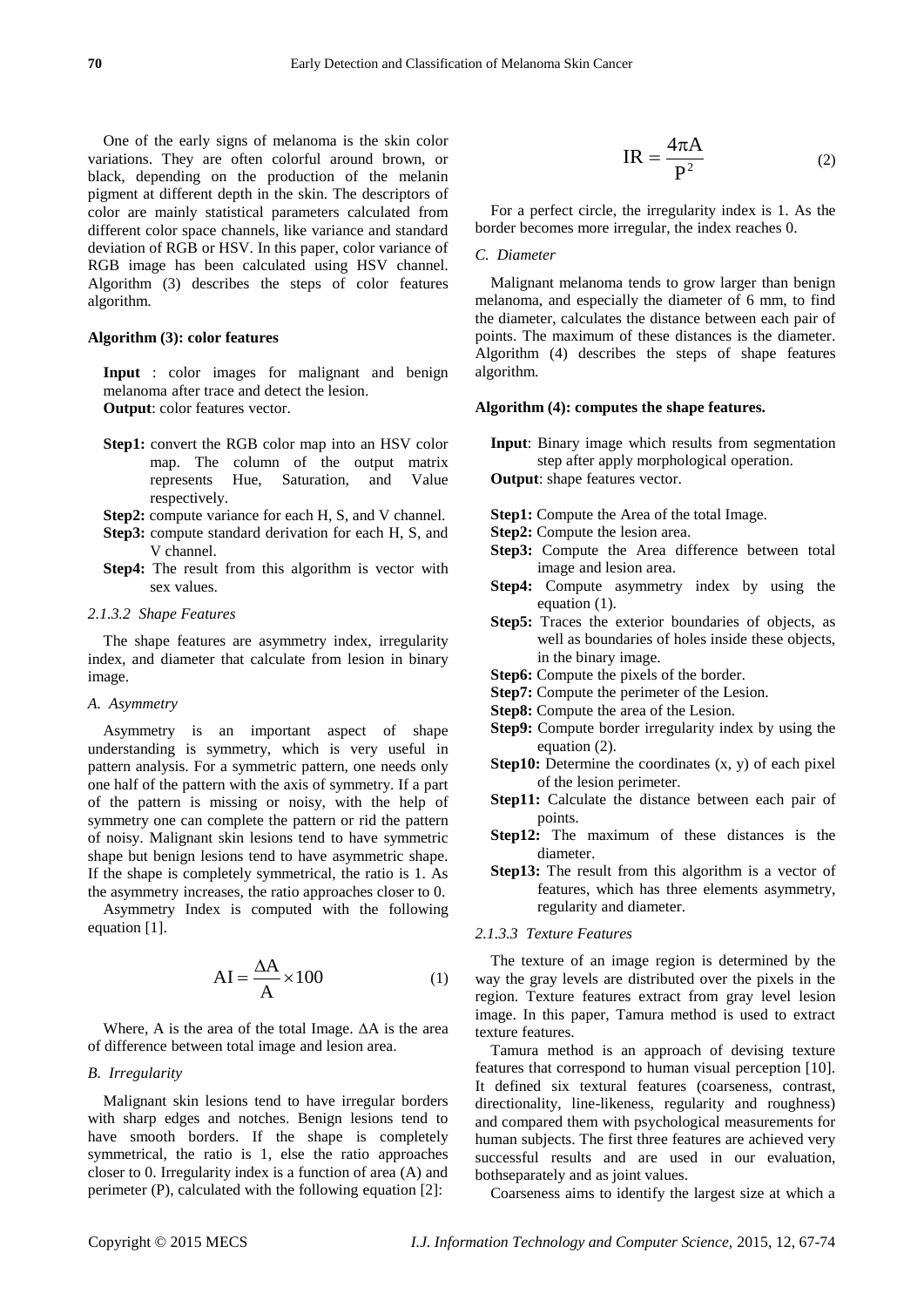texture exists, even where a smaller micro texture exists. Computationally one first takes average at every point over neighborhoods the linear size of which are powers of 2. The average over the neighborhood of size 2*k ×*2*k* at the point  $(x, y)$  is

$$
A_{k}(x,y) = \sum_{i=x-2^{k-1}}^{x+2} \sum_{j=y-2}^{x-1} f(i,j)/2^{2k}
$$
 (3)

Contrast aims to capture the dynamic range of grey levels in an image, together with the polarization of the distribution of black and white. The first is measured using the standard deviation of grey levels and the second the kurtosis *α*4. The contrast measure is therefore defined as:

$$
u_i = \frac{1}{N} \sum_{J=1}^{N} f_{ij}
$$
 (4)

Where  $\alpha_4 = \mu_4 / \sigma^4$  $\mu_4 = \mu_4 / \sigma^4$ ,  $u_4$  is the fourth moment about the mean and  $\sigma$  is the variance

Directionality is a global texture property. Patterns can be highly directional (e.g., a brick wall) or may be nondirectional, as in the case of a picture of a cloud. The degree of directionality, measured on a scale of 0 to 1, can be used as a descriptor. Algorithm (5) describes the steps of texture features algorithm.

#### **Algorithm (5): compute texture feature**

**Input:** Gray level image which results from the last step of lesion segmentation 0

**Output**: Texture features vector.

- **Step1:** Resize all the image of gait cycle to size 128 \* 128.
- **Step2:** Compute the texture features to Tamura coarseness, contrast and directionality as in the equations (3) and (4).
- **Step3:** The result from this algorithm is a vector with three values.

#### *2.1.4 Diagnosis*

The objective of the step is to distinguish between malignant and benign melanoma. In this paper, neural network is used for diagnoses between malignant and benign melanoma. Algorithm (6) describes the steps of neural network algorithm.

# **Algorithm (6): NN Classification**

**Input :** A vector of features **Output:** Total accuracy from the NN.

**Step1:** Create feed forward neural network with two hidden layer, 150,100 neurons in each hidden layer, input layer for neural network is determined by characteristics of inputs. We have twelve attribute features vector. Therefore, number of neuron in input layer is twelve, and output layer neuron determined by number of class, we have two classes (malignant and benign) therefore the number of neuron in output layer are two.

- **Step2**: Determined the important parameter, learning rate equal to 0.00001, epochs equal to 20000, maximum number of iterations, training time infinity, data division function (divide rand), transfer function of i<sup>th</sup> layer hyperbolic tangent sigmoid transfer function is used 'tansig', linear activation function is selected for output layer 'purelin' , performance function, default = 'mse 'and training function is back propagation function (Scaled conjugate gradient), weight and bias is generating randomly.
- **Step3:** Train the network with train data and target matrix (target matrix is a matrix with two rows and two columns each row consists of a vector of all zero values except for a 1 in element *i*, where *i* is the class they are to represent).
- **Step4:** Simulates the neural network by taking the initialized net and network input matrix (train data), return the indices to the largest output as a class predict.
- **Step5:** Compute the network performance**.**
- **Step6:** Simulates the neural network by taking the training net and test data return the indices to the largest output as class predict.
- **Step7:** Compute the network performance**.**

# *2.2 Detecting Malignant Melanoma*

Detecting malignant melanoma types involves two steps: feature extraction, and neural network based classification. We take the malignant melanoma images only that result from the first phase to extract features and diagnoses malignant melanoma types.

#### *2.2.1 Feature Extraction*

These features are selected for distinguish malignant melanoma types. Three feature extraction techniques are proposed here; color, geometry and texture features.

#### *2.2.1.1 Color Features*

The color features are mean, skewness, and standard derivation. These features extract using Color Moment (CM) descriptor proposed in [11,12]. The common moments are mean, standard deviation and skewness; the corresponding calculation can be defined as follows respectively:

$$
\mu_i = \frac{1}{N} \sum_{J=1}^{N} f_{iJ} \tag{5}
$$

$$
\sigma_i = \left(\frac{1}{N} \sum_{J=1}^{N} (f_{iJ} - \mu_i)^2\right)^{\frac{1}{2}}
$$
(6)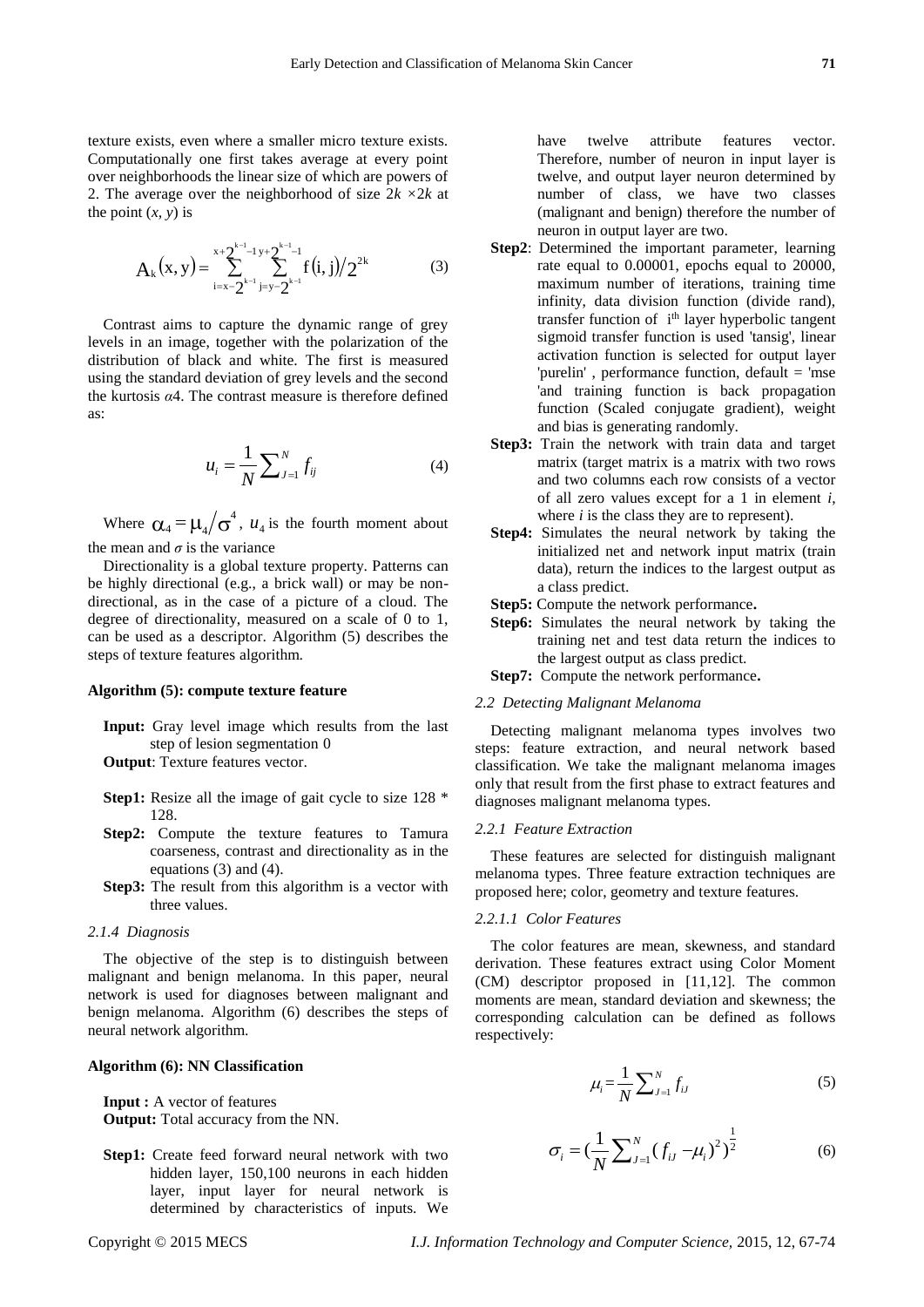$$
\gamma_i = \left(\frac{1}{N} \sum_{J=1}^{N} (f_{iJ} - \mu_i)^3\right)^{\frac{1}{3}}
$$
(7)

Where  $f_{ij}$  is the color value of the i<sup>th</sup> color component of the  $j<sup>th</sup>$  image pixel and *N* is the total number of pixels in the image.  $\mu_i$ ,  $\sigma_i$ ,  $\gamma_i$  (*i*=1,2,3) denote the mean, standard deviation, and skewness of each channel of an image respectively. Algorithm (6) describes the steps of color features extraction algorithm.

# **Algorithm (6): color features extraction**

**Input**: Color image for malignant melanoma. **Output**: Color features vector.

- **Step1:** Convert the RGB color map into an HSV color map. The column of the output matrix represents Hue, Saturation, and Value respectively.
- **Step2:** Compute mean for each H, S, and V channel as in the equations (5).
- **Step3:** Compute standard derivation for each H, S, and V channel as in the equations (6).
- **Step4:** Compute skewness for each H, S, and V channel as in the equations (7).
- **Step5:** The result from this algorithm is vector with nine values.

### *2.2.1.2 Geometry Features*

The geometry features include Area of the lesion, Perimeter-to-Area Ratio of the lesion and, Eccentricity. We divide the perimeter by area using the hypothesis that a lesion with a large perimeter-to-area ratio will likely have a jagged boundary, while a pigmented lesion with a small perimeter-to-area ratio will likely have an edge that is smooth. Eccentricity is defined as the ratio of the Eigen values of the covariance matrix that corresponds to a binary image of the shape. To calculate eccentricity, we use the eccentricity argument from the MATLAB function regionprops, which determines the ratio of the distance between the foci of the ellipse fitted to the shape and its major axis length. The output is between 0 and 1, with 0 representing a circle and 1 a line. Algorithm (7) describes the steps of geometry features algorithm.

#### **Algorithm (7): compute geometry features.**

**Input**: Binary image which results from segmentation step after apply morphological operation. **Output**: Geometry features vector

- **Step1:** Compute the area of the lesion from the MATLAB function regionprops.
- **Step2:** Compute the Perimeter of the lesion from the MATLAB function regionprops.
- **Step3:** Compute the Perimeter-to-Area Ratio by divided the perimeter to area.
- **Step4:** Compute the Eccentricity from the MATLAB

function regionprops.

**Step5:** The result from this algorithm is vector with three values.

# *2.2.1.3 Texture Features*

The texture features consist of contrast, correlation, energy, and homogeneity. All are computed from GLCM proposed in [13] for the four directions (0, 45, 90, and135)) to gray level image of malignant melanoma. These features are described as below:

Contrast measures the amount of local variations in an image.

$$
Contrast = \sum_{i} \sum_{j} (i - j)^2 P(i, j)
$$
 (8)

Correlation is a measurement of gray tone linear dependencies in the image.

dencies in the image.  
\nCorrelation = 
$$
\frac{\sum_{i} \sum_{j} (ij) P(i, j)\} - \mu_x \mu_y}{\sigma_x \sigma_x}
$$
 (9)

Energy is a measurement of texture uniformity of an image, the more homogeneous the image, the larger the value.

$$
Energy = \sum_{i} \sum_{j} P(i, j)^2
$$
 (10)

Homogeneity is a measurement of the amount of local uniformity present in the image

$$
Homogeneity = \sum_{i} \sum_{j} \frac{P(i, j)}{1 + |i - j|}
$$
(11)

Algorithm (8) used to extract texture feature from gray level Co-occurrence matrix for gray level image

# **Algorithm (8): compute texture feature.**

**Input**: Gray level image which results from the last step of lesion segmentation.

# **Output**: Texture features vector

# **Step1:** Resize the entire image to size 128 \* 128.

**Step2:** Compute gray level co-occurrence matrix to the gray level image with four off set ([0 1], [-1 0], [-1 1], [-1 -1]). The GLCM creates by calculating how often a pixel with gray-level (grayscale intensity) value *i* occurs horizontally adjacent to a pixel with the value *j*. (You can specify other pixel spatial relationships using the 'Offsets' parameter  $([0 1]$ ,  $[-1 0]$ ,  $[-1 1]$ ,  $[-1 -$ 1]) Each element (*i,j*) in GLCM specifies the number of times that the pixel with value *i*  occurred horizontally adjacent to a pixel with value *j*.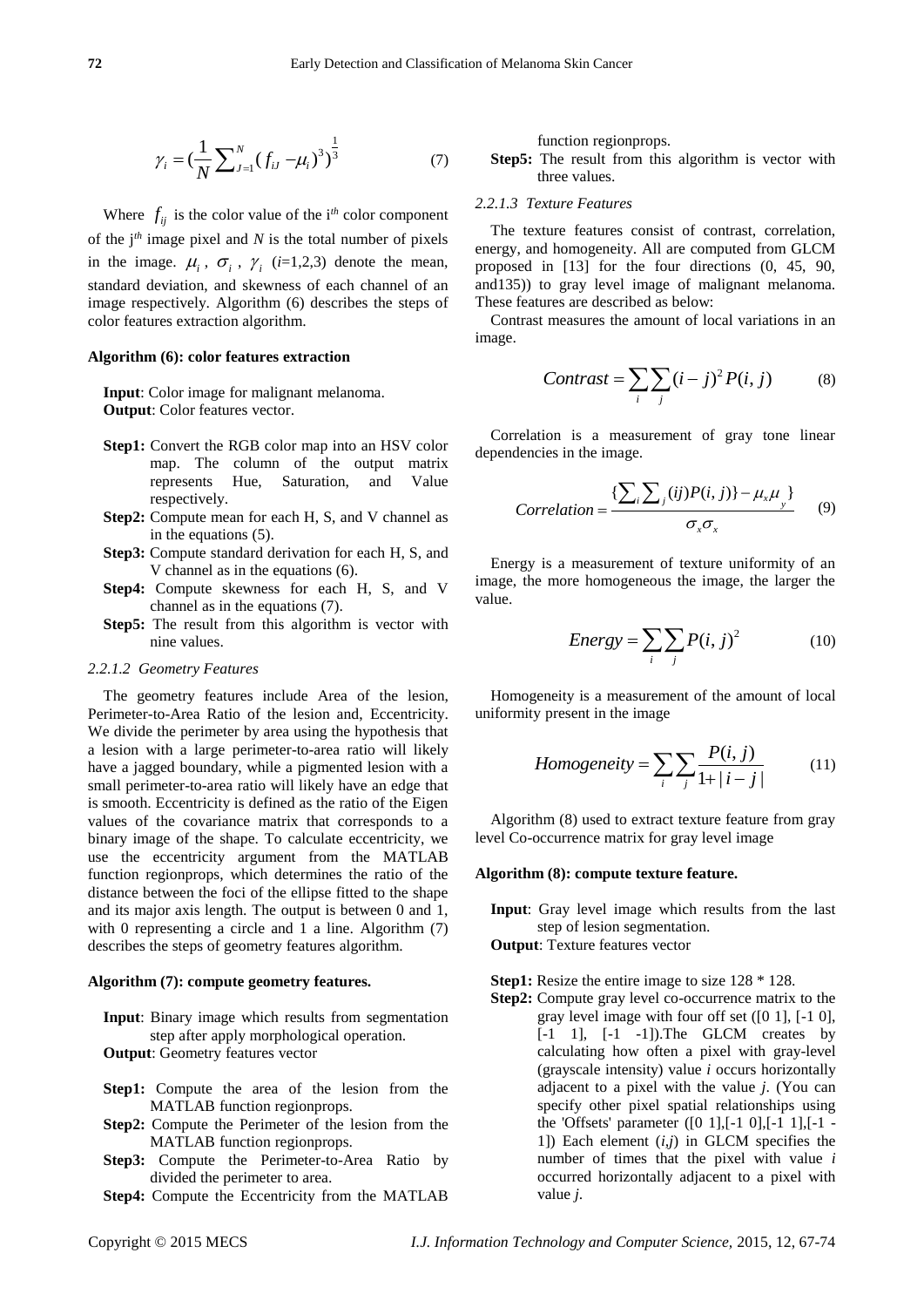- **Step3:** Compute the texture feature to GLCM contrast, correlation, energy, homogeneity.
- **Step4:** The result from this algorithm is vector with sixteen values.

After extract the three types of features malignant melanoma images, combine in one vector to use in the diagnosis step to recognize between malignant melanoma types, you must refer that features extraction step make in training and testing phases.

# *2.2.2 Diagnosis*

The last step in the second phase from the proposed system is diagnosis, distinguish between malignant melanoma types, after obtained features vector and store it ,the diagnosis step is followed, in this paper, we use neural network to diagnoses between malignant melanoma types.

#### **Algorithm (6): NN Classification Algorithm**

**Output:** Total accuracy from the NN.

- **Step1:** Create feed forward neural network with five hidden layer, number of neuron in each hidden layer 150, 100 ,150 ,100 ,100 respectively, input layer for created neural network is determined by characteristics of inputs. We have twenty-eight attribute features vector. Therefore, number of neuron in input layer is twenty eight, and out layer neuron determined by number of class, we have four classes (malignant melanoma types) there for the number of neuron in output layer are four.
- **Step2**: Determined the important parameter, learning rate equal to 0.00001, epochs equal to 20000, maximum number of iterations, training time infinity, data division function (divide rand), transfer function of i<sup>th</sup> layer hyperbolic tangent sigmoid transfer function is used 'tansig', linear activation function is selected for output layer 'purelin' , performance function, default = 'mse 'and training function is back propagation function (Scaled conjugate gradient), weight and bias is generating randomly.
- **Step3:** Train the network with train data and target matrix (target matrix is matrix with four row and four column each row consist of vector of all zero values except for a 1 in element *i*, where *i* is the class they are to represent).
- **Step4:** Simulates the neural network by taking the initialized net and network input matrix (train data), return the indices to the largest output as class predict.
- **Step5:** Compute the network performance**.**
- **Step6:** Simulates the neural network by taking the training net and test data, return the indices to the largest output as class predict.
- **Step7:** Compute the network performance**.**

#### III. EXPERIMENT RESULTS AND CONCLUSIONS

Early melanoma skin cancer diagnostic system using computer based techniques is more efficient than the conventional Biopsy methods. The cost involved as well as the time taken for detection is less in this proposed methodology. The methodology incorporates artificial intelligence and digital image processing for skin cancer detection. Neural Network based classifier proved to be very efficient in decision making as well as pattern recognition applications. The proposed method has an accuracy of 98% for recognition melanoma skin cancer (benign & malignant) and 93% for recognition malignant melanoma types, which is much higher than that of conventional methods.

Table 1 illustrates the classification results of NN for melanoma skin cancer. Table 2 shows the recognition rate of malignant melanoma types.

| Data type                                            | Feature type                                | Classification<br>Accuracy % |                     |
|------------------------------------------------------|---------------------------------------------|------------------------------|---------------------|
|                                                      |                                             | Train<br>Data                | <b>Test</b><br>Data |
| Melanoma Skin<br>Cancer<br>(Benign $&$<br>Malignant) | <b>Color Features</b>                       | 100                          | 50                  |
|                                                      | <b>Shape Features</b>                       | 100                          | 50                  |
|                                                      | <b>Texture Features</b>                     | 100                          | 50                  |
|                                                      | Shape & Texture<br>Features                 | 100                          | 95                  |
|                                                      | Color & Shape<br>Features                   | 100                          | 50                  |
|                                                      | Color & Texture<br>Features                 | 100                          | 50                  |
|                                                      | Color, Shape and<br><b>Texture Features</b> | 100                          | 98                  |
| Total accuracy from the NN                           |                                             | 98%                          |                     |

Table 1. Classification Result from NN for melanoma skin cancer

Table 2. Classification Result from NN for malignant melanoma types

| Data type                             | Feature type                                   | Classification<br>Accuracy % |              |
|---------------------------------------|------------------------------------------------|------------------------------|--------------|
|                                       |                                                | Train<br>Data                | Test<br>Data |
| Malignant<br>Melanoma<br><b>Types</b> | <b>Color Features</b>                          | 100                          | 25           |
|                                       | <b>Geometry Features</b>                       | 100                          | 43           |
|                                       | <b>Texture Features</b>                        | 100                          | 20           |
|                                       | Texture & Geometry<br>Features                 | 100                          | 50           |
|                                       | Color & Texture<br>Features                    | 100                          | 76           |
|                                       | Color & Geometry<br>Features                   | 100                          | 75           |
|                                       | Color, Geometry and<br><b>Texture Features</b> | 100                          | 93           |
| Total accuracy from the NN            |                                                | 93%                          |              |

#### **REFERENCES**

[1] National Cancer Institute, "Melanoma skin cancer ", U.S. Department of Health and Human Services, National Institutes of Health, 2010.